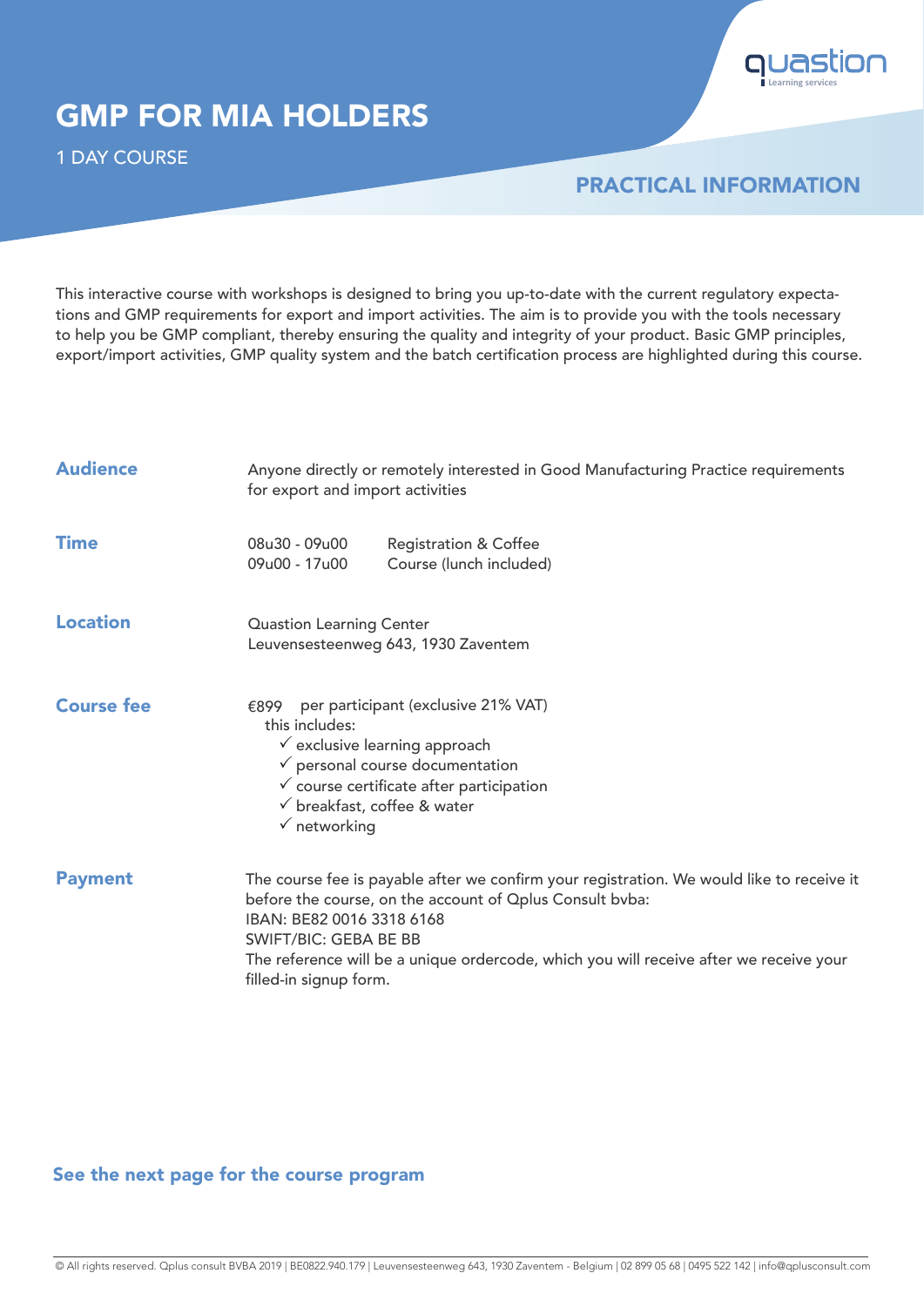# GMP FOR MIA HOLDERS

## 1 DAY COURSE

## PROGRAM

**Learning services**

#### Introduction to GMP

- Production legislation for pharmaceuticals
- European GMP guidelines and connections
- Goal and importance of GMP

#### Base Principles

- Personnel and outsourcing
- Facilities and equipment
- Production, documentation, validation
- Quality control and self-inspection
- Complaints and recall

#### Export and/or Import Activities

- Which GMP aspects are concerned?
- What is applicable to MIA holders?
- How to comply with GMP requirements for MIA holder?

#### GMP Quality System

- Quality concepts
- Install and maintenance of quality systems
- Applying quality systems
- GMP quality system components
- GMP quality system in effect

#### Batch Certification by MIA Holders

- Annex 16
- QP activities and oversight for export-import activities
- Work organization